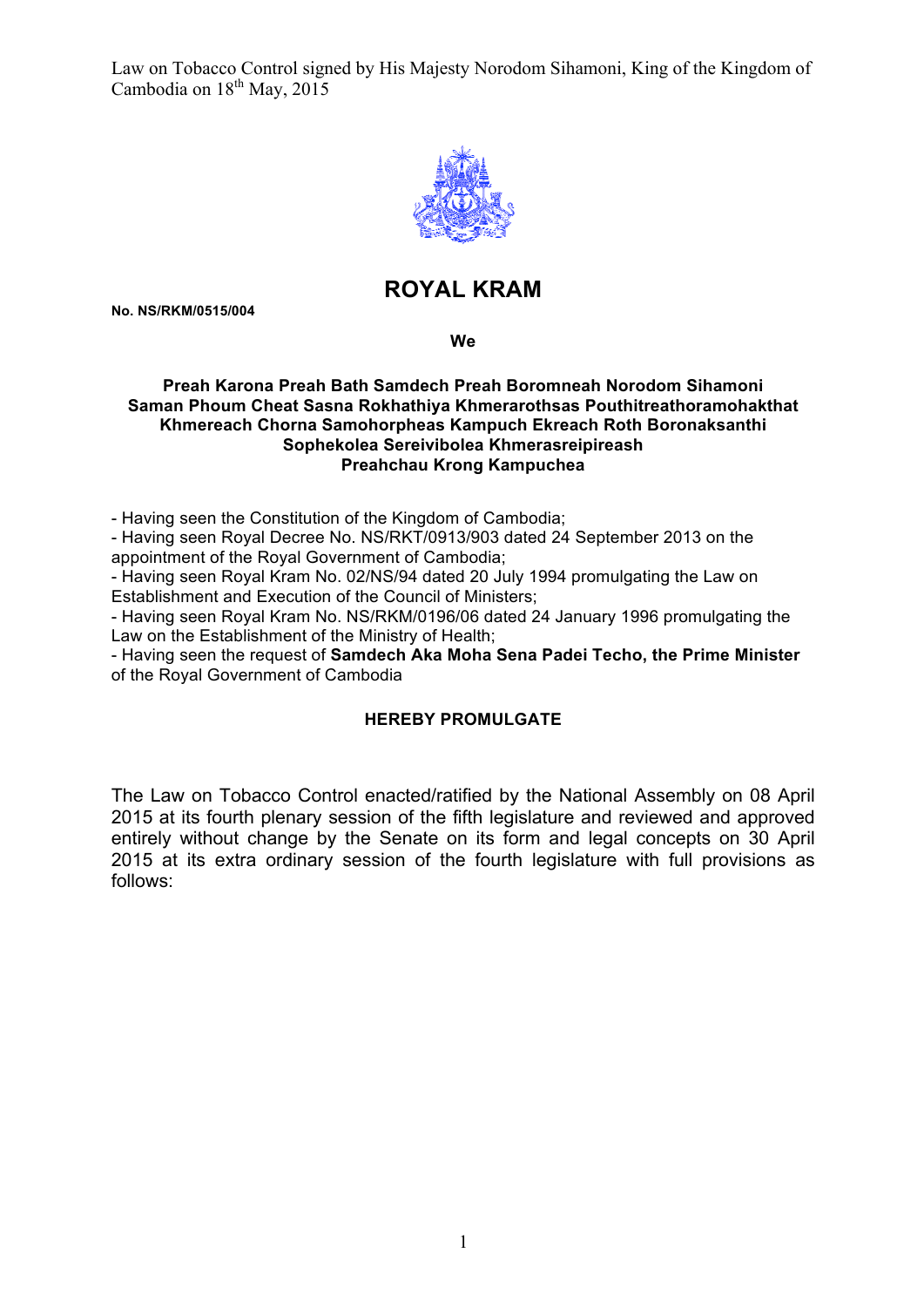# **LAW**

# **ON**

# **Tobacco Control**

# **Chapter 1 General provisions**

# **Article 1.-**

. The purpose of this law is to protect public health and reducing impacts on health, economic, social and environment caused by tobacco products.

# **Article 2.-**

This law has the following objectives:

- Determine measures to manage and control tobacco products
- Promote awareness of effects of tobacco use to public and their participation;
- Cooperate with ministries, national and international institutions, and civil society to advance education and to reduce tobacco use.

# **Article 3.-**

This law has its scope covering all acts related to all types of tobacco products which are locally manufactured, imported and distributed, sold and used in the Kingdom of Cambodia.

# **Article 4.-**

Essential terminologies used in this law shall have the following definitions:

- "Tobacco products" refers to all types of products made of tobacco leaf, chopped tobacco or any substance of tobacco produced by tobacco industry or by any other means to be used for smoking or other forms including but not limited to sucking, chewing, or snuffing;
- "Tobacco industry" refers to tobacco manufacturers, wholesale distributors, and importers of tobacco products;
- "
- "Tobacco sponsorship" means any form of contribution to any event, activity or individual with the aim, effect or likely effect of promoting a tobacco product or tobacco use either directly or indirectly;
- "Tobacco packaging" refers to box, paper, or wrapping material, or any other material used for packaging tobacco products excluding bag or container that farmers use to contain their tobacco products;
- "Health warning" **refers to messages and pictures illustrating the effects of tobacco use and other relevant information printed in Khmer language on tobacco packages;**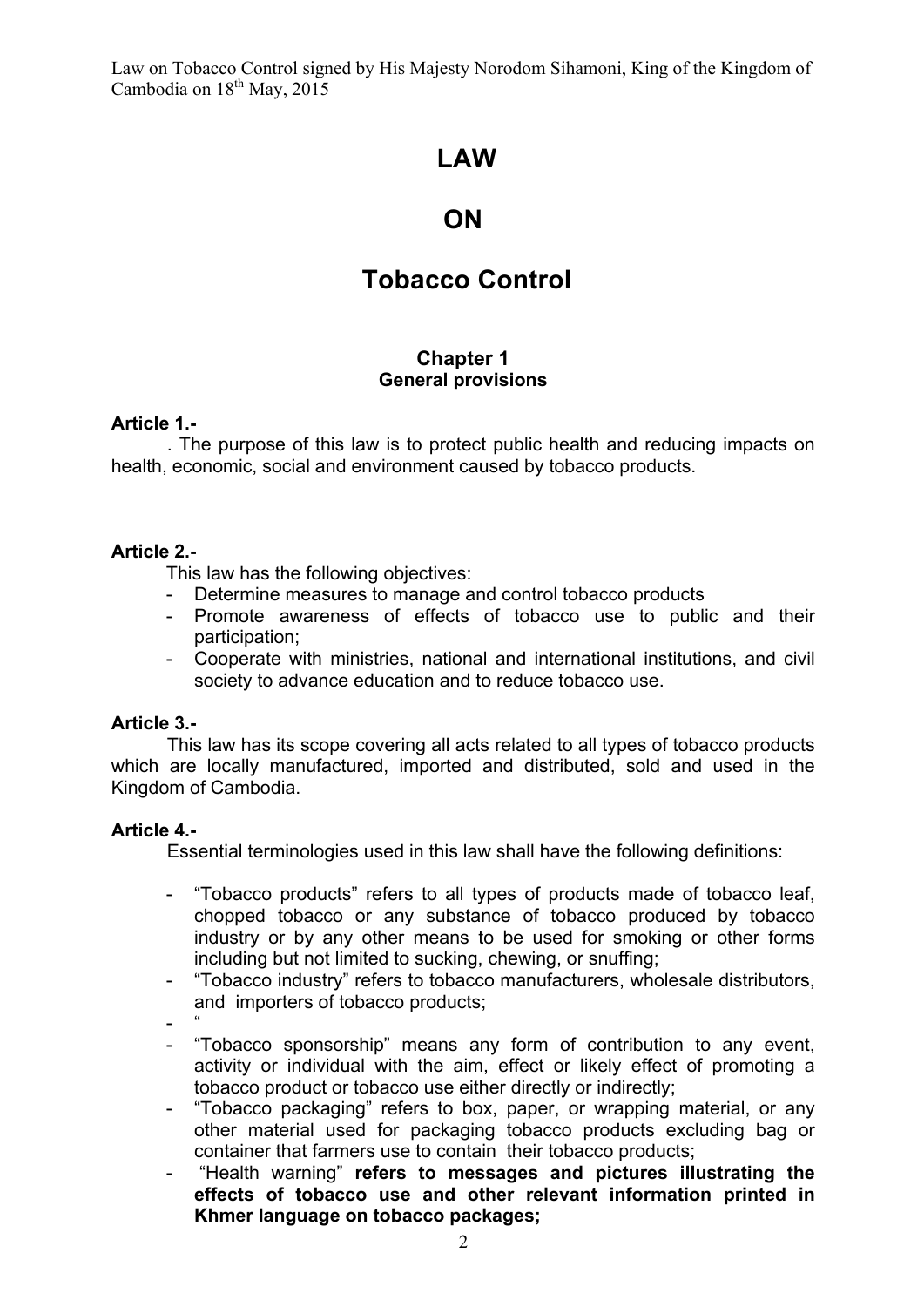- Educational facilities refer centers used for training, education from kindergarten to post graduation, including schools, institutes, universities or all level of vocational training centers;
- Health facilities refer to health posts, health centers, hospitals, clinics, pharmacies, and laboratories, private and public owned;
- "Smoke free air" refers to air which is 100% free from tobacco smoke, this includes the air in which tobacco smoke is not seen, smelled or measured;
- Religious facilities refer to pagoda, church, cult assembly, worship house, monk house, pagoda library, religious institutions… etc. that are used for religious worship.

### **Chapter 2 The Competence of Tobacco Control**

### **Article 5.-**

The Ministry of Health is the competent institute to monitor all activities related to tobacco products as stipulated by this law.

### **Article 6.-**

The Ministry of Health is the national competent institute for communication between the Royal Government of Cambodia and other parties to the World Health Organization's Framework Convention on Tobacco Control (FCTC), FCTC secretariat, as well as relevant local and international non-governmental organizations.

# **Article 7.-**

The Royal Government shall establish tobacco control committee to educate and reduce tobacco use.

The tobacco control committee shall be chaired by the Minister of Health with participation from relevant ministries and institutes.

The tobacco control committee shall be established by a sub-decree.

## **Chapter 3 Disclosure of ingredients in tobacco products and implementation of health warning**

#### **Article 8.-**

Local tobacco manufacturers and importers of all types of tobacco products to be distributed and sold in the Kingdom of Cambodia shall provide to the Ministry of Health with detail information on ingredients in tobacco products and emissions.

Detail information on ingredients in tobacco products and emissions shall be determined by a Prakas of the Ministry of Health

# **Article 9.-**

The use of misleading terms in tobacco products including but not limited to light, mild, Vitamins, Caffeine shall be prohibited.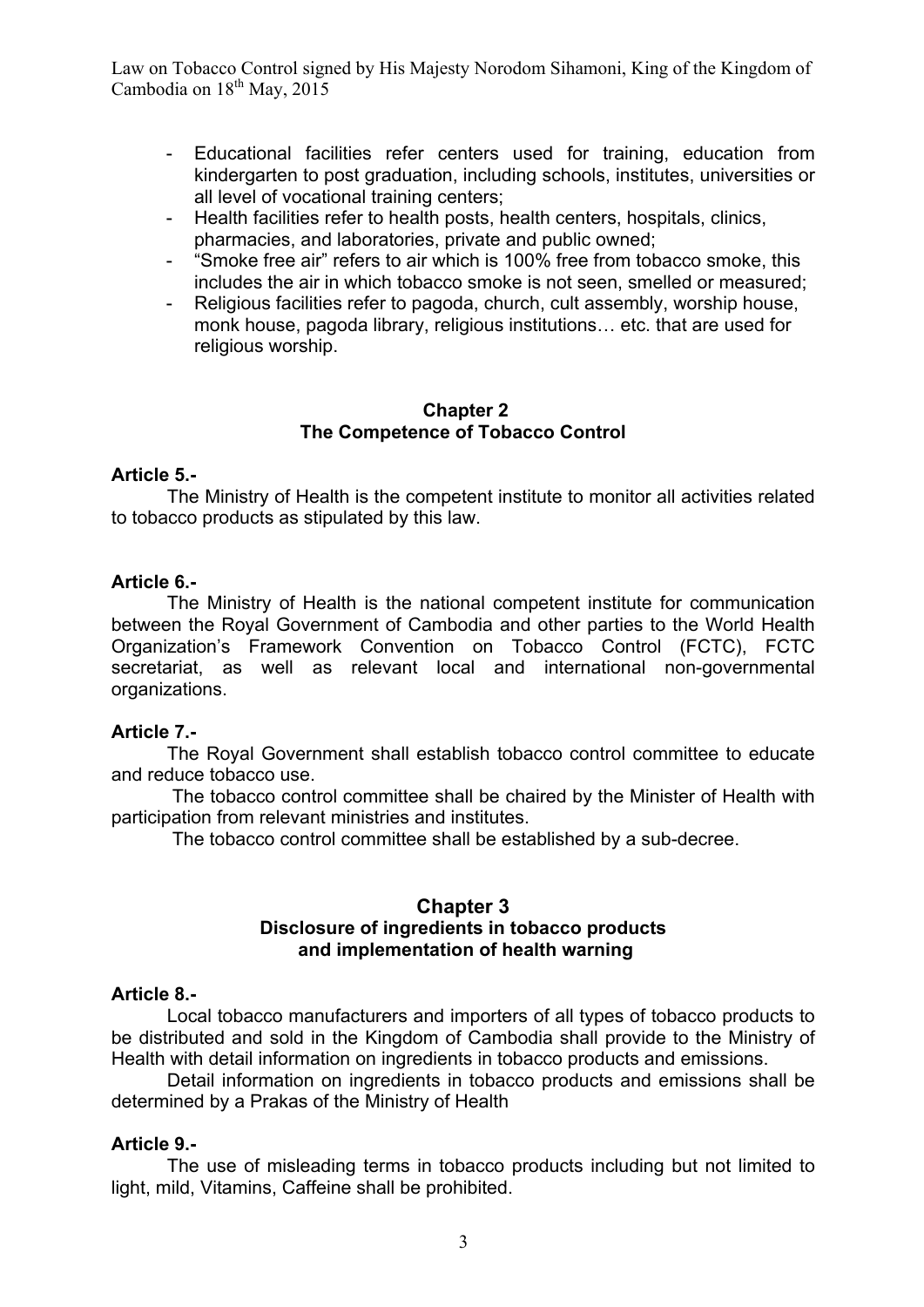# **Article 10.-**

Local tobacco manufacturers and importers of all types of tobacco products to be distributed and sold in the Kingdom of Cambodia shall print health warning in Khmer language and with pictures about the effects of tobacco use on **tobacco packages**.

The pictorial health warning shall be at least 50%. Printing of textual and pictorial health warning shall be determined by a particular Sub-Decree.

### **Chapter 4 Measures on tobacco advertising, promotion and sponsorship**

# **Article 11.-**

Advertising of tobacco products through mass media in the form of picture, text or sound on radio, television, magazine, CD, VCD, DVD, and other telecommunication services shall be prohibited.

Advertising of tobacco products on poster, billboard, banner, drawing, or other advertising materials, and advertising of tobacco products using mobile picture on wall of car, or on any type of vehicle shall be banned.

Advertising of tobacco products to public at any public place such as concert or sport event or other public event and promotion of tobacco products to customers by agents of tobacco companies shall be banned.

# **Article 12.-**

Display of tobacco products packages is allowed at cigarettes points of sale only. Size and amount of pack display will be determined by Minister of Health Prakas.

# **Article 13.-**

Sponsorship in concert or sport event or other public event in form of tobacco products or other materials on which tobacco brand names are shown shall be banned.

# **Chapter 5 Tobacco products distribution, sale, and points of sale**

# **Article 14.-**

Control of retail sale, distribution, and whole sale of all tobacco products shall be determined by a sub-decree.

# **Article 15.-**

Sale of all types of tobacco products to persons under 18 and pregnant women shall be banned, if the pregnancy can be seen or known.

# **Article 16.-**

Bringing with tobacco products more than 200 sticks or not more than 50 sticks of cigars or not more than 250 grams of chopped tobacco or into the Kingdom of Cambodia shall be banned.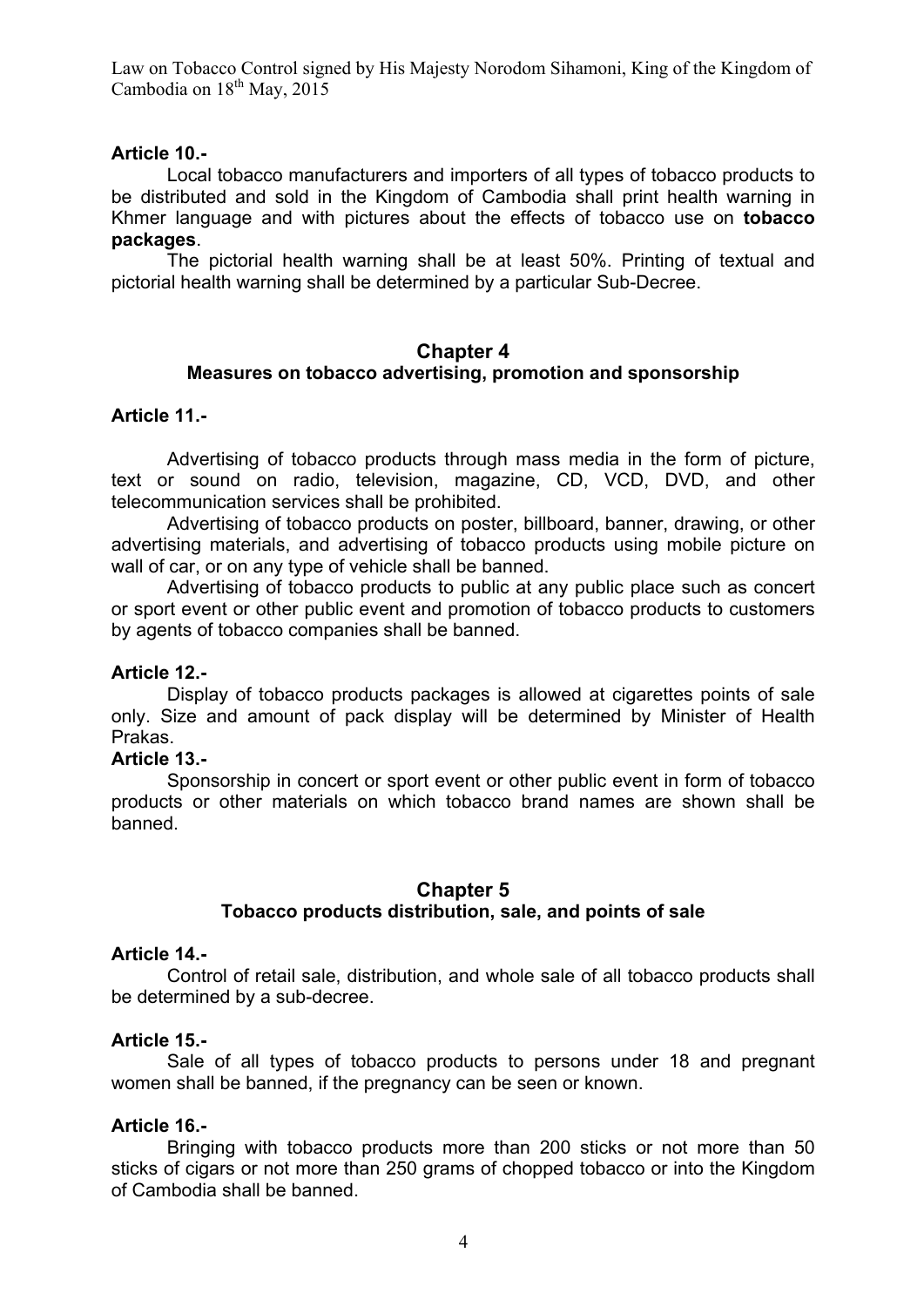Persons under 18 shall not be allowed to bring with tobacco products into the Kingdom of Cambodia

# **Article 17.-**

Sale and distribution of all types of tobacco products in campuses of health facilities, educational facilities, children parks, religious places, museums, cultural and historical sites, sport clubs, gas stations, and other flammable places shall be banned.

Sale of tobacco products by indirect means, vending machine, ordering through post office, and through other telecommunication services shall be banned.

### **Chapter 6 Protecting from Exposure to Tobacco Smoke**

#### **Article 18.-**

The Royal Government shall pay attention and take actions to protect people from exposure to secondhand smoke to ensure the rights of non-smokers to breath in smoke free air and to prevent diseases and other health impacts caused by exposure to tobacco smoke.

#### **Article 19.-**

The banning on smoking and blowing the smoke of tobacco products at workplaces and public places shall be **determined by a sub-decree**.

## **Chapter 7 Risks assessment, Monitoring, Evaluation and Research**

#### **Article 20.-**

The Ministry of Health shall cooperate with relevant institutes to ensure appropriate risks assessment of activities related to tobacco products for monitoring and research on the effects on health, economy, environment, and society of tobacco products.

#### **Article 21.-**

The Ministry of Health and tobacco control committee shall cooperate with relevant institutes to conduct research on impacts of tobacco on health, economy, environment and society focusing on the following issues:

- Tobacco consumptions;
- quantity of export and import, prices, and consumption of tobacco, raw materials, machinery;
- incomes, tobacco farming and other issues;
- the effectiveness of tobacco control policy implementation.

#### **Article 22.-**

The Ministry of Health shall establish scientific expert group and laboratory to test tobacco products especially standard ingredients and effects caused by tobacco consumptions, if necessary MOH shall cooperate with the scientific teams and laboratory in the region and in the world.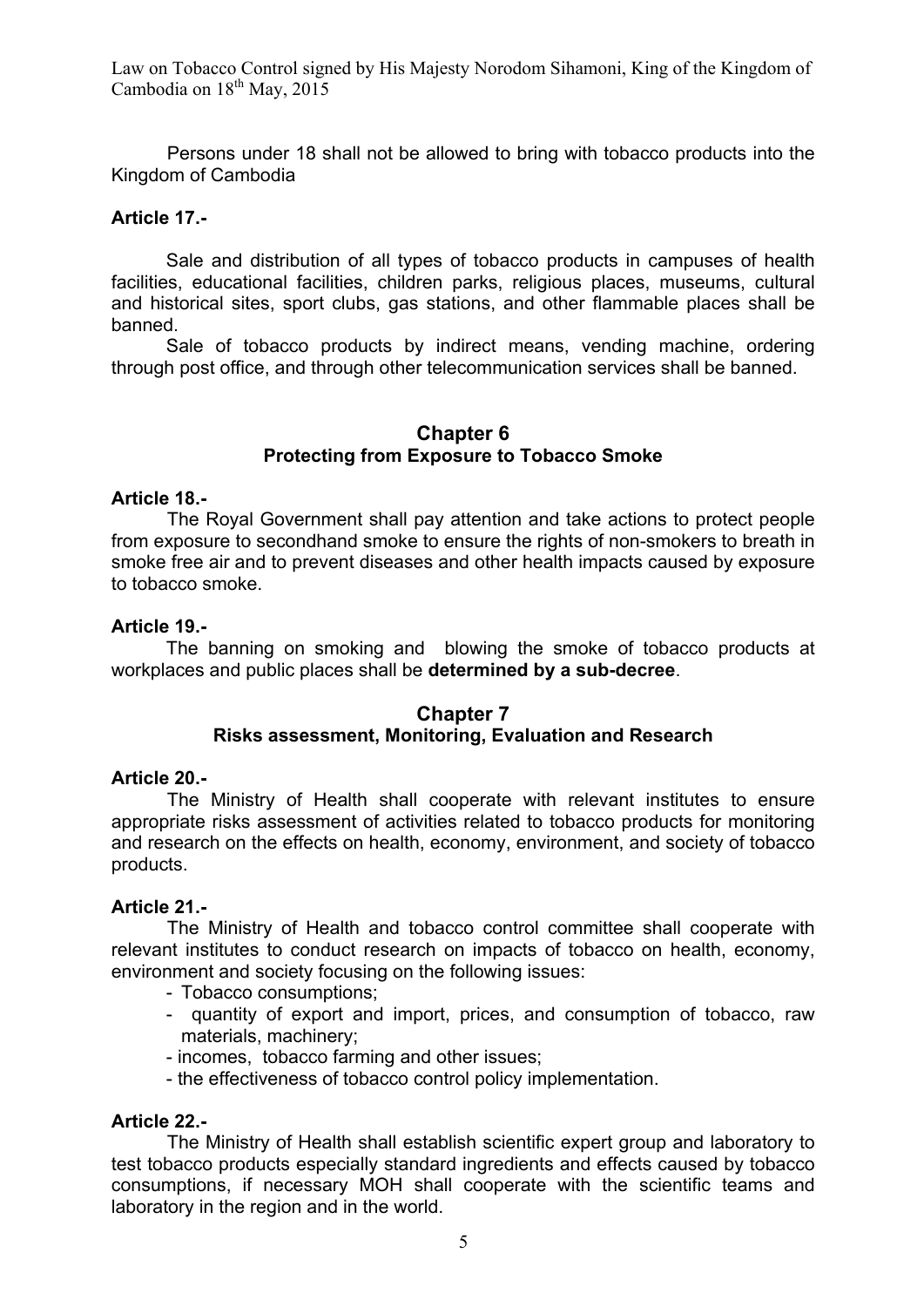# **Chapter 8**

# **Provision of information, awareness raising, and participations from the publics**

## **Article 23-**

The Ministry of Health and relevant Ministries and institutes shall enhance the population awareness, education and provide to public sufficient information on the effects to health, economy, and environment caused by tobacco use.

The Ministry of Health shall collaborate with competent authorities, local authorities, civil society and private sector not affiliated with the tobacco industry to enhance the awareness of tobacco use.

# **Article 24.-**

The Ministry of Health and tobacco control committee shall work in collaboration with relevant institutes to encourage the participation from the public to enhance public awareness through **educational programs, and nationwide media campaign and help tobacco dependents to quit tobacco use**.

### **Article 25.-**

All types of health service providers, both public and private, shall participate in providing awareness of the health effects of tobacco consumption to the public and their clients.

# **Article 26.-**

Ministry in charge of education shall integrate the awareness on impacts of tobacco use into school curriculum both public and private.

# **Article 27.-**

The Royal Government shall pay attention to tobacco farmers who voluntarily shift from growing tobacco to other crops.

# **Chapter 9 Tax policy on tobacco products**

#### **Article 28.-**

The Royal Government shall have policy to impose tax increase on all type of tobacco products to adjust to the appropriate situation.

# **Article 29.-**

**The Royal government shall establish tobacco control foundation** for reduction of tobacco use and impacts, health education, tobacco cessation, research and evaluation of tobacco control programs and for helping farmers to give up tobacco farming and for other purpose to serve public health.

# **The establishment of the foundation shall be determined a particular sub-decree.**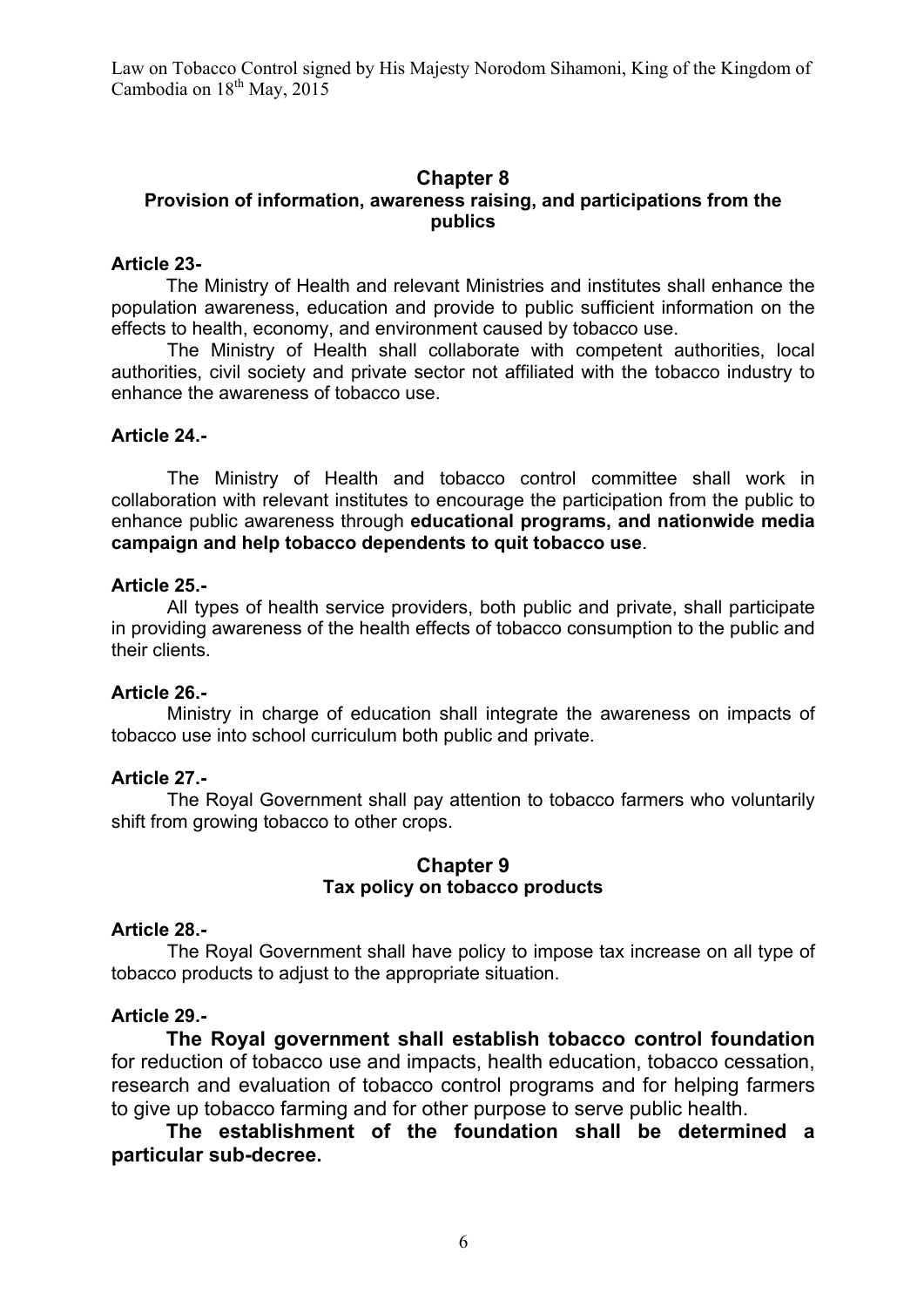# **Chapter 10 Inspection of Tobacco Products**

## **Article 30.-**

The Ministry of Health shall appoint its professional staff as inspection officers of tobacco products in order to monitor, control and enforce the law implementation.

# **Article 31.-**

**Within the scope of the law, inspection officers have the rights to monitor and take actions as following**:

- Assess regularly consumption, sale, and advertising of tobacco products as well as the printing of health warning on packaging by tobacco industry.
- Request checking and testing ingredients of tobacco products and of tobacco emission.
- Take temporary actions on distributions or sales of all types of tobacco products found containing highly dangerous substances or containing substances that cause health and environmental hazard.
- Monitor and issue fine for non-compliance to other legislative measures related to tobacco control.
- Confiscate evidence of this law violations and seal confiscated evidence with stamp.
- Fulfill other tasks as assigned by the Minister of Health.

Procedure of the inspection of tobacco products shall be determined by a Prakas of the Minister of Health.

#### **Article 32.-**

Inspection officers of tobacco products obtain legal qualifications to monitor violations mentioned in this law complying with provisions of the Code of Criminal Procedure.

Formality and procedure of the provision of the legal qualifications of inspection officers of tobacco products shall be determined by a joint Prakas of the **Minister of Justice and the Minister of Health**.

#### **Article 33.-**

All acts to monitor violations of inspection officers of tobacco products shall be in line with the code of criminal procedure.

Inspection officers of tobacco products have rights to ask for assistance from local authorities of all levels and armed forces or other relevant competent authorities to take actions against violations mentioned in the law.

#### **Article 34.-**

During an operation to implement the law, inspection officers of tobacco products shall dress in uniform and bring with their identification cards and letters of permission when fulfill a missions.

Uniform and identification card of inspection officers of tobacco products shall be determined by a Prakas of the Minister of Health.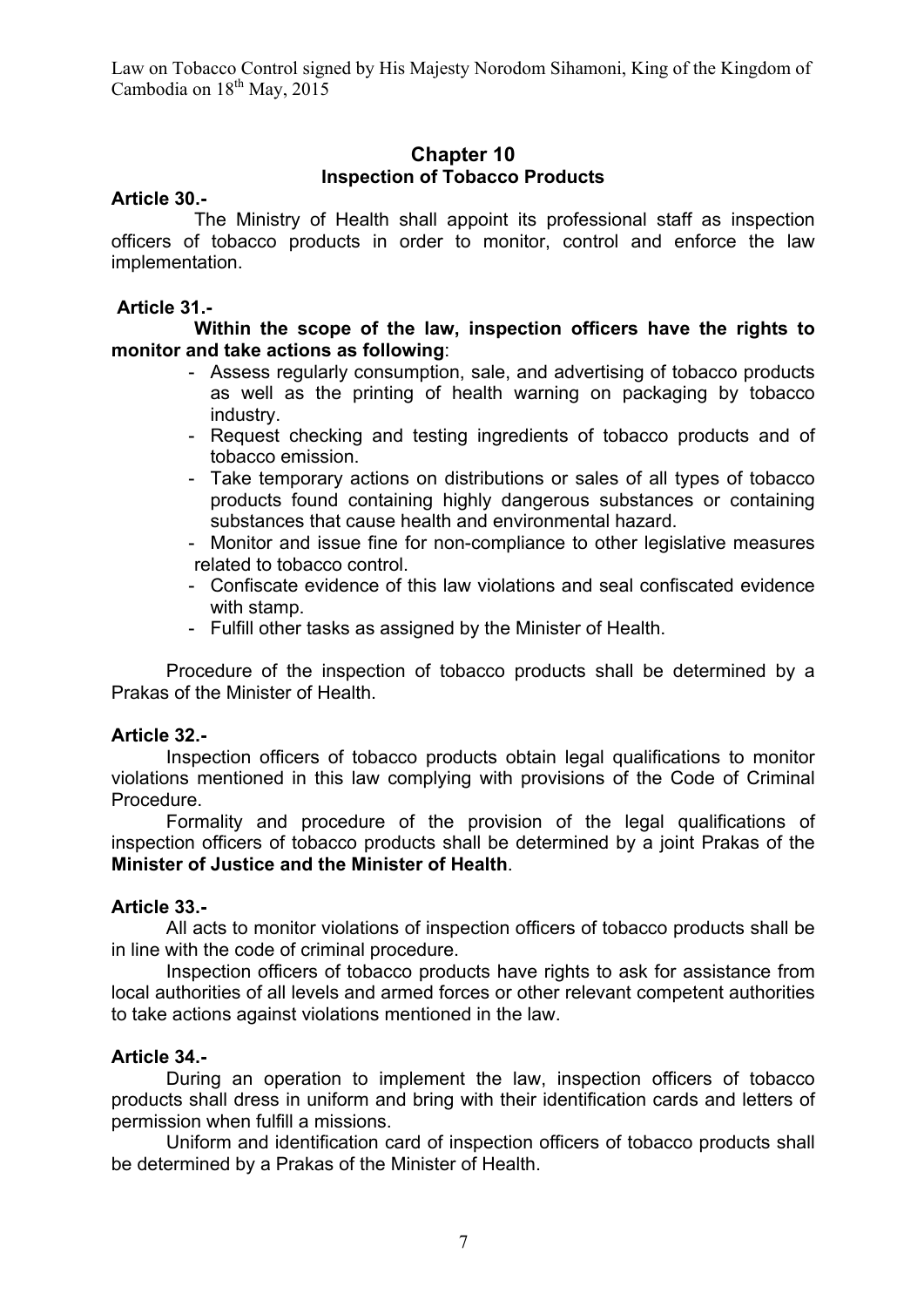# **Article 35.-**

Individual who does not accept any measure taken by inspection officers of tobacco products may submit a complaint within 30 days to the Minister of Health counting from the date of receiving an order or being confiscated.

The Minister of Health shall deal complaints within 45 working days counting from the date of receiving the complaint.

In case, an individual is not satisfied with a decision of the Minister of Health, the individual has rights to submit the complaint to the court.

### **Article 36.-**

During an operation to implement the law, if an evidence of violation is a prohibited or dangerous product, inspection officers of tobacco products have rights to request for a court order from prosecutor to destroy the products in line with existing procedure.

Expenditure of destruction of the products in the operation shall be the responsibility of the owners of the products.

# **Article 37.-**

All monetary fines shall be counted as the government revenues.

The Royal Government may provide incentives to officers who take part in coping with any specific violation of this law.

# **Chapter 11 Punishments**

#### **Article 38-**

Local tobacco manufacturers and importers of all types of tobacco products for distribution, sale and use in the Kingdom of Cambodia who violate provisions under article 8 of the law, shall be jailed from 1 (one) month to 6 (six) months and shall liable for a fine from 4,000,000.00 (four million) to 20,000,000.00 (twenty million) riel.

In case of repeat infringement, the fine shall be double.

## **Article 39.-**

Local tobacco manufacturers and importers of all types of tobacco products for distribution, sale and use in the Kingdom of Cambodia who violate provisions under article 9 of the law, shall liable for a fine from 1,000,000.00 (one million) to 4,000,000.00 (four million) riel.

In case of repeat infringement within two years afterward, the fine shall be double.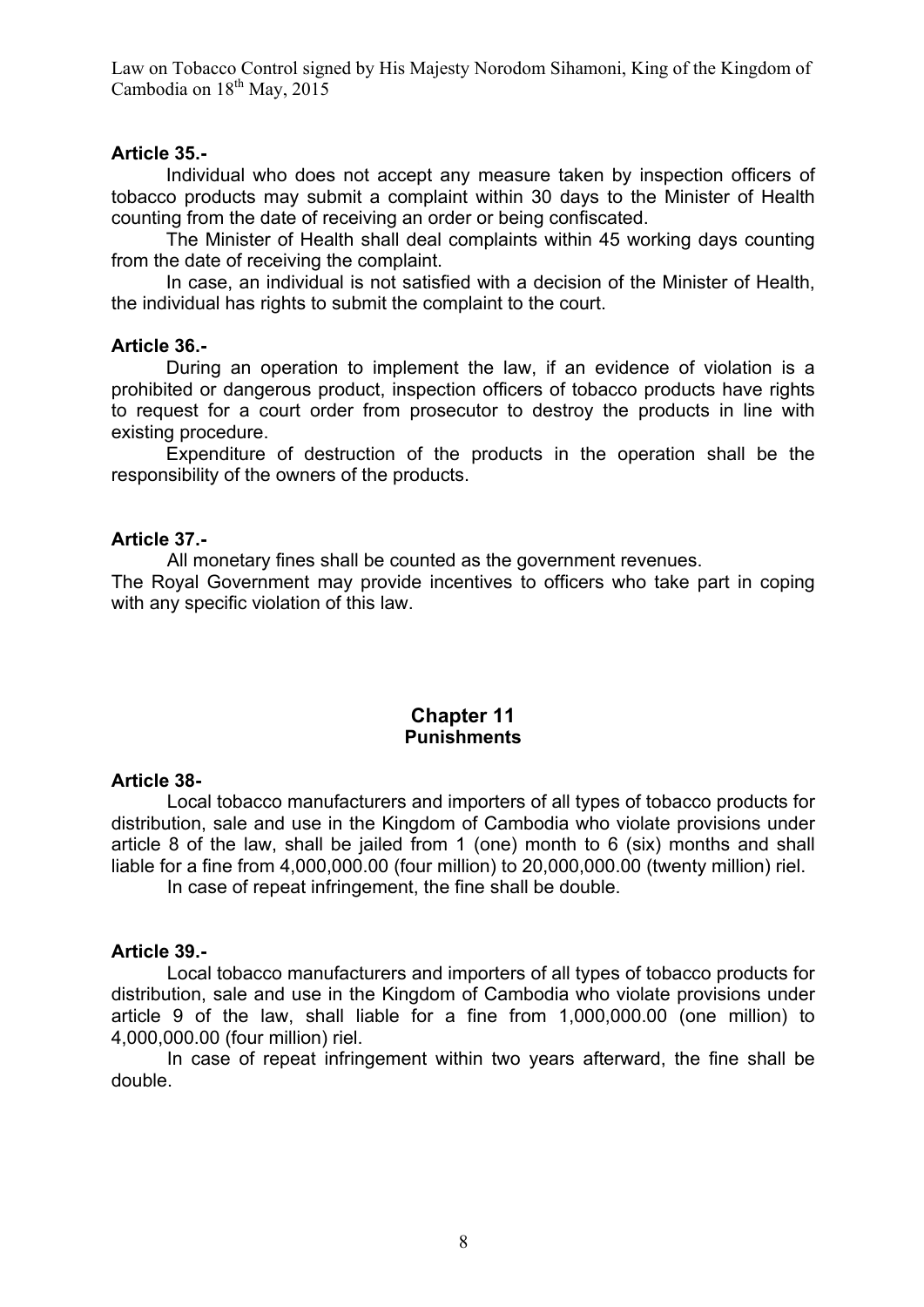## **Article 40.-**

Local tobacco manufacturers and importers of all types of tobacco products for distribution, sale and use in the Kingdom of Cambodia who violate provisions under article 10 of the law, shall liable for a fine from 4,000,000.00 (four million) to 20,000,000.00 (twenty million) riel.

In case of repeat infringement within two years afterward, the fine shall be double.

### **Article 41.-**

Local tobacco manufacturers and importers of all types of tobacco products for distribution, sale and use in the Kingdom of Cambodia who violate provisions under article 11 of the law, shall liable for a fine from 8,000,000.00 (eight million) to 40,000,000.00 (forty million) riel.

In case of repeat infringement within two years afterward, the fine shall be double.

# **Article 42.-**

Local tobacco manufacturers and importers of all types of tobacco products for distribution, sale and use in the Kingdom of Cambodia who violate provisions under article 12 of the law, shall liable for a fine from 1,000,000.00 (one million) to 4,000,000.00 (four million) riel.

In case of repeat infringement within two years afterward, the fine shall be double.

# **Article 43 .-**

Local tobacco manufacturers and importers of all types of tobacco products for distribution, sale and use in the Kingdom of Cambodia who violate provisions under article 13 of the law, shall liable for a fine from 8,000,000.00 (eight million) to 40,000,000.00 (forty million) riel.

In case of repeat infringement within two years afterward, the fine shall be double.

#### **Article 44.-**

Any act of selling or distributing all types of tobacco products to persons aging under 18 or to pregnant women, if pregnancy can be seen or known, shall be jailed from 6 (six) days to 1 (one) month and shall be liable for a fine from 100,000.00 (ten thousand) to 1,000,000.00 (one million) riel.

#### **Article 45.-**

Any quantity of cigarette or tobacco products banned by article 16 of this law, shall be confiscated by competent officers.

#### **Article 46.-**

Any act of selling or distributing all types of tobacco products in campuses of health facilities, educational facilities, children parks, religious places, museums,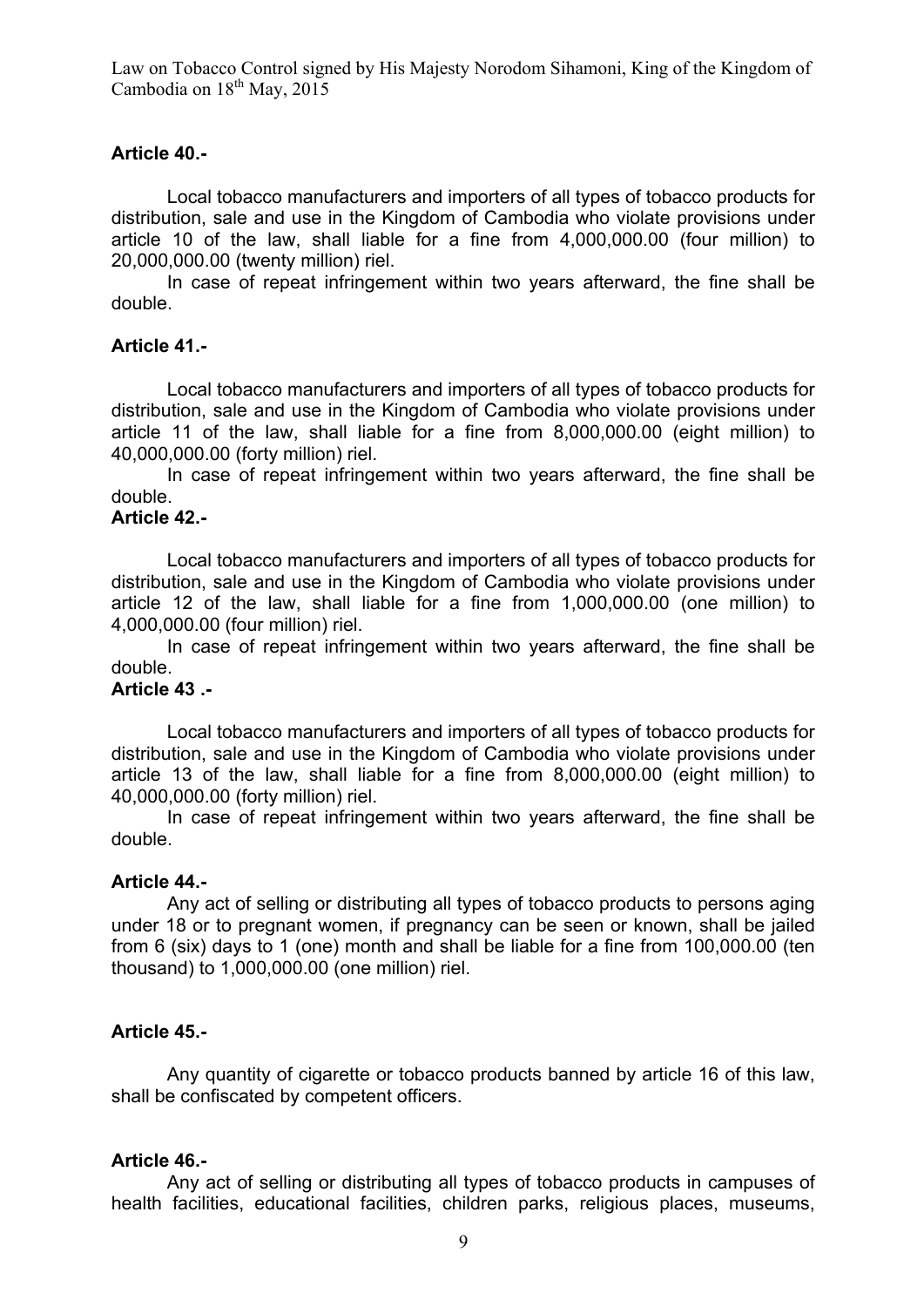cultural and historical sites, sport clubs, gas stations, and other flammable places, shall be liable for a fine from 100,000.00 (then thousand) to 1,000,000.00 (one million) riel.

Any act of selling all types of tobacco products by indirect means, vending machine, ordering through post office, and through other telecommunication services, shall be liable for a fine from 200,000.00 (twenty thousand) to 2,000,000.00 (two million) riel.

# **Article 47.-**

Legal entities may be declared to be under criminal liability stipulated by article 42 (criminal liability of legal entities) of the Criminal Code for violation mentioned in articles 38 to 43, and paragraph two of article 46 of this law.

Legal entities shall be liable for double monetary fines together with one or more additional punishments as following:

- 1. Termination based on the formality stated by article 170 (termination and clearance of legal entities) of Criminal Code.
- 2. Keep under the state controlled by the court following formalities stated by article 171 (Being under a state controlled by the court) of Criminal Code.
- 3. Restriction from doing one or more activities following formalities stated by article 172 (restriction from doing any activity) of Criminal Code.
- 4. Announcement of decision on punishment as stated by article 180 (Announcement of decision on punishment) of Criminal Code.
- 5. Publication of decision on punishment on printed media or broadcasting on Television and Radio following formalities stated by article 181 (publication of decision on punishment on telecommunication means including but not limited to television and radio) of Criminal Code.

# **Chapter 12 Transitional Provision**

#### **Article 48.-**

Existing legislations related to Tobacco Control shall remain valid unless they are replaced by new legislations in line with this law.

# **Chapter 13 Final Provision**

# **Article 49.-**

Any provision that contradicts to this law shall be considered as null and void.